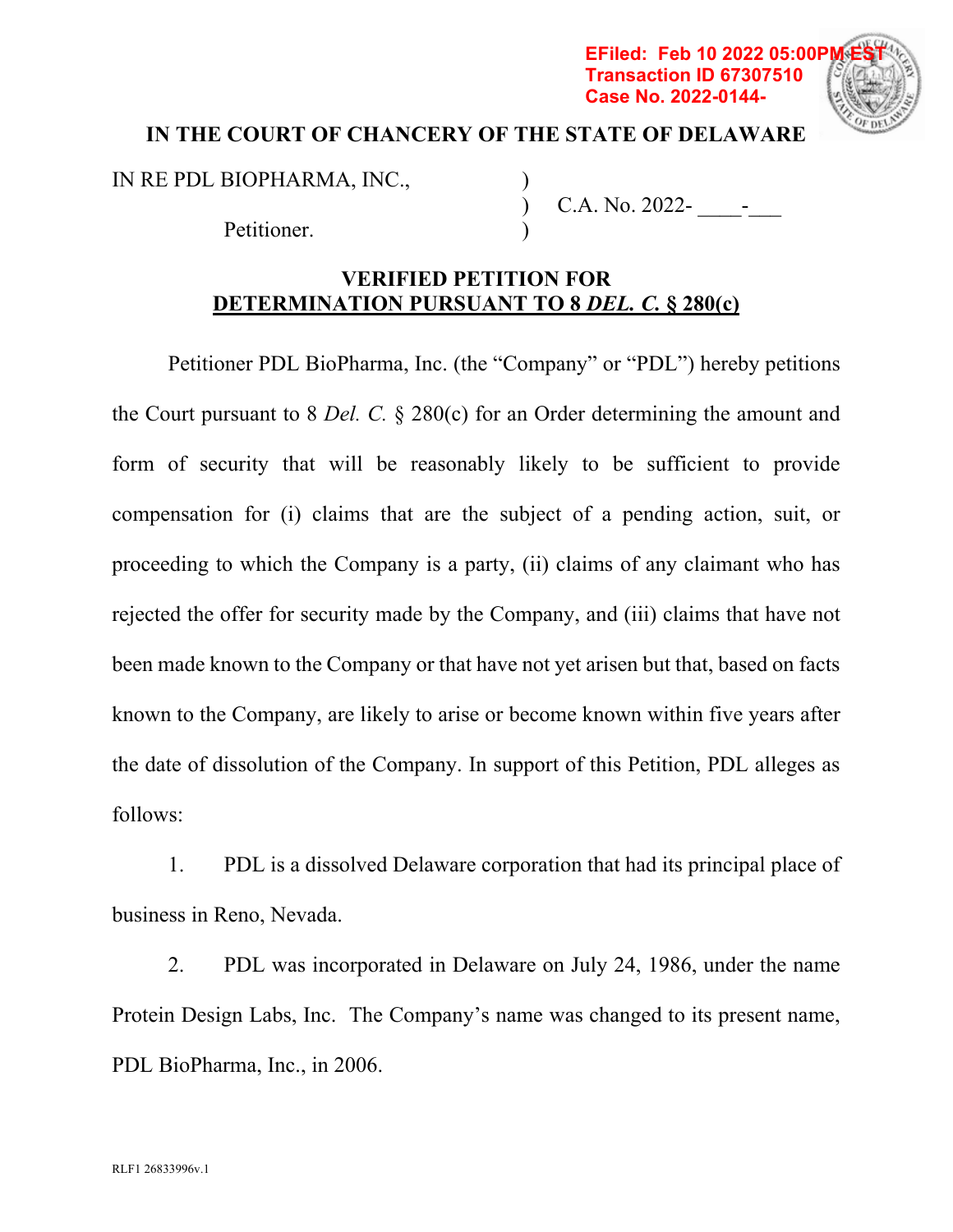3. Prior to dissolution, PDL was a public company that participated in the development of innovations in therapeutics and healthcare technologies. Among other efforts, PDL pioneered advancements in the humanization of monoclonal antibodies—a process that led to profound impacts on patients suffering from cancers and other debilitating diseases.

4. Historically, PDL generated a substantial portion of its revenues through license agreements related to patents regarding the humanization of antibodies (the "Queen et al. Patents"). Since 2012, PDL also invested in other revenue streams through various royalty monetizations and debt facilities. And, since 2016, PDL began to acquire and launch commercial-stage medical products.

5. PDL's common stock, par value \$0.01 per share, formerly traded on the NASDAQ Global Select Market ("NASDAQ") under the symbol "PDLI".

6. Prior to dissolution, PDL operated in four segments: Medical Devices, Strategic Positions, Income Generating Assets, and Pharmaceutical.

7. The Medical Devices segment consisted of revenue from the sale and lease of the LENSAR® Laser System. The Strategic Positions segment consisted of the Company's investment in Evofem Biosciences, Inc. ("Evofem"), which included shares of Evofem's common stock and warrants to purchase additional shares. The Pharmaceutical segment consisted of revenue derived from branded prescription medicine products sold under the name Tekturna® and Tekturna HCT® in the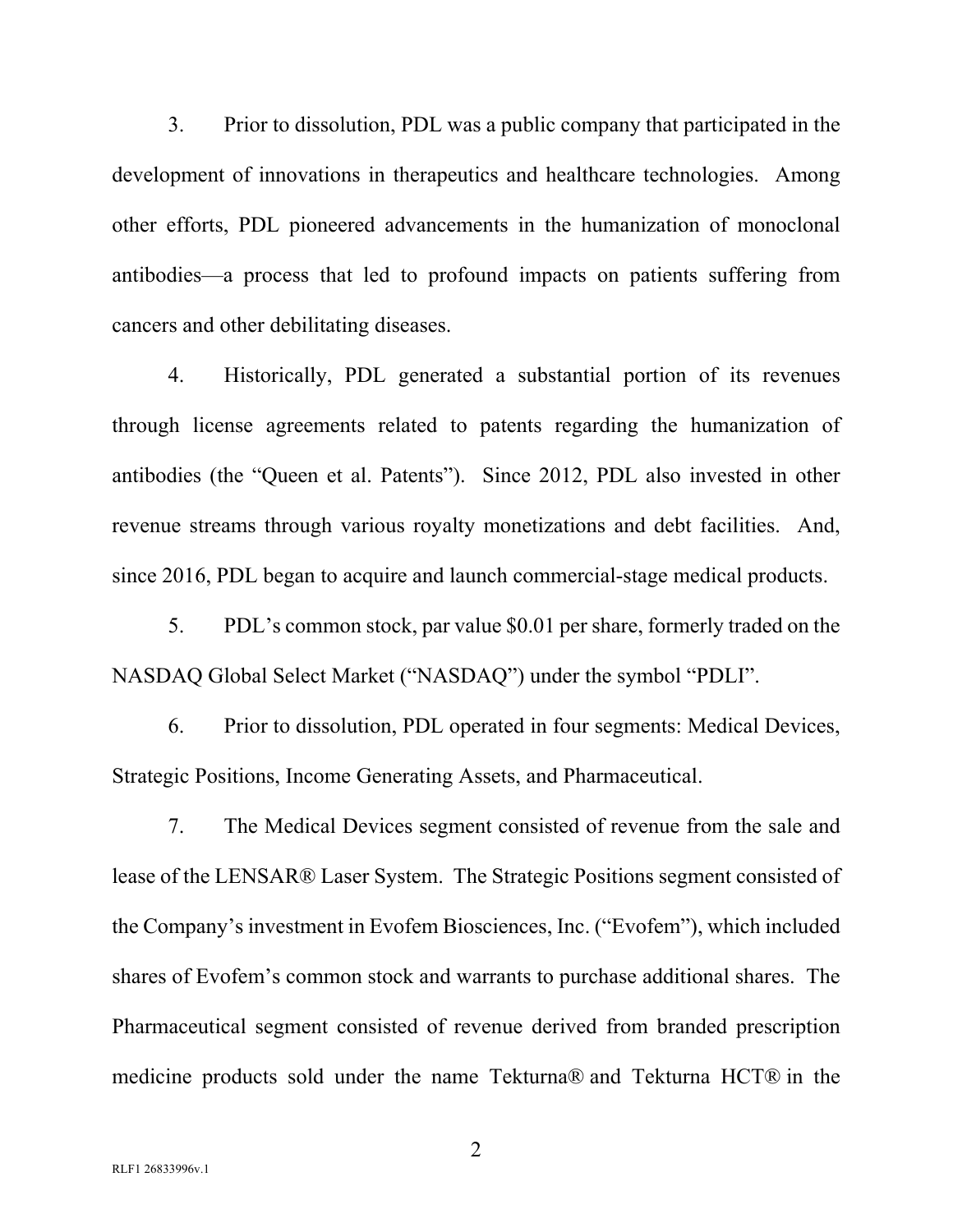United States, Rasilez® and Rasilez HCT® in the rest of the world and revenue generated from the sale of an authorized generic form of Tekturna in the United States. And the Income Generating Assets segment consisted of a series of revenue streams from notes and other long-term receivables, royalty rights and hybrid notes or royalty receivables, equity investments, and royalties from the Queen et al. Patents.

8. In the second half of 2019, PDL determined to review strategic alternatives to its growth strategy, including a possible sale, liquidation, divestiture of assets, spin-off of operating entities, merger opportunities, or some combination of alternatives. Following a months-long review with financial and legal advisors, PDL disclosed its intent in December 2019 to put a hold on its growth strategy in order to pursue a formal process to unlock value for stockholders by monetizing the Company's assets and distributing the net proceeds.

9. Over the next two months, PDL's board of directors (the "Board"), together with its advisors and management, analyzed how to best realize value for PDL's stockholders through a monetization of the Company's assets.

10. In February 2020, as part of that process, the Board determined it advisable and in the best interests of the Company to voluntarily liquidate and dissolve the Company and distribute the remaining assets in accordance with 8 *Del. C.* § 275 and other applicable provisions of the Delaware General Corporation Law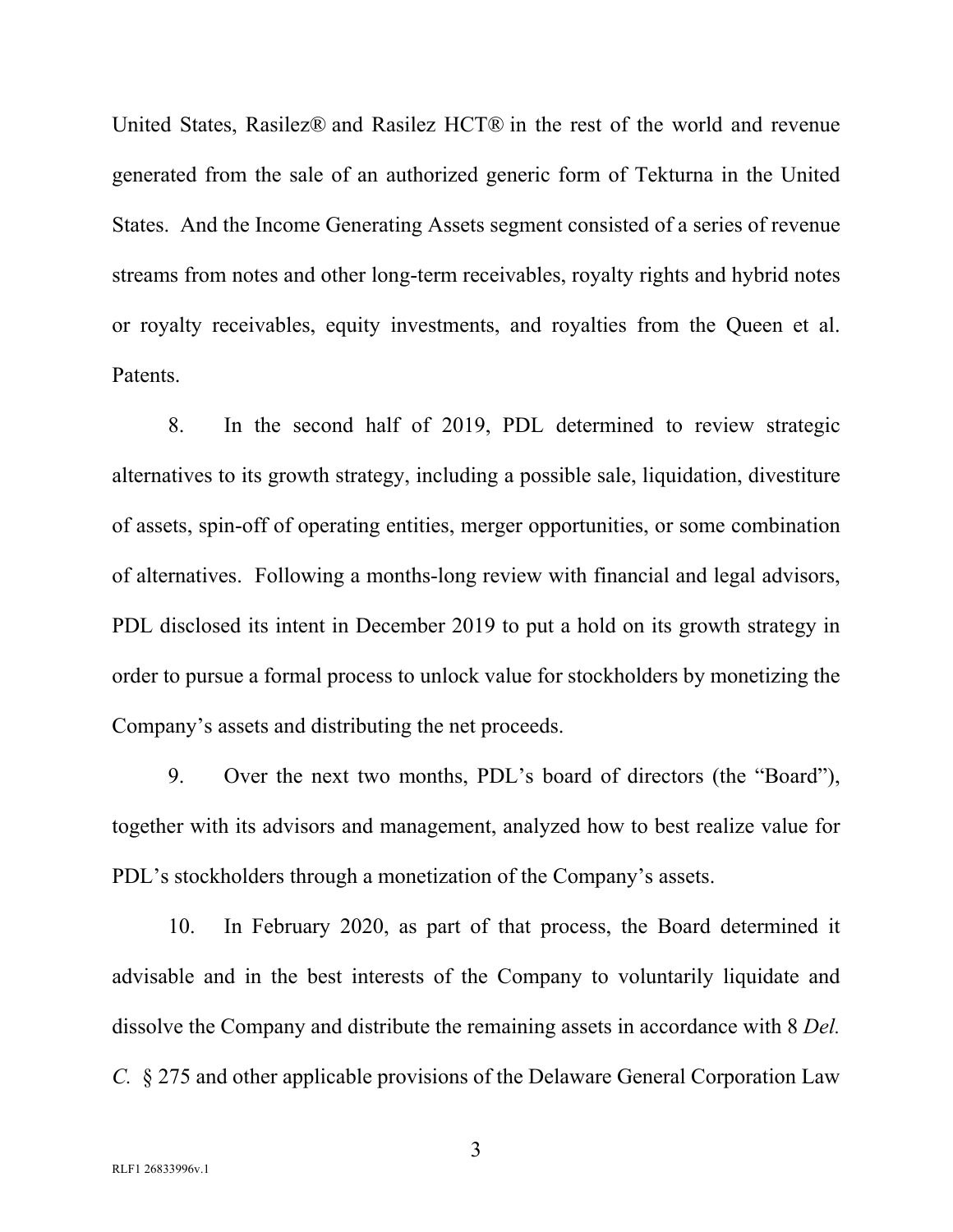and Sections 331 and 336 of the Internal Revenue Code, as amended. Accordingly, on February 7, 2020, the Board adopted a resolution approving the dissolution of PDL, a plan of complete liquidation, and a Plan of Dissolution (the "Plan") and resolved to present the dissolution and the Plan to the stockholders for approval at PDL's Annual Meeting in accordance with 8 *Del. C.* § 275(a).

11. The Plan and the liquidation and dissolution pursuant thereto were put to a stockholder vote in accordance with 8 *Del. C.* § 275(a) and (b). On August 19, 2020, PDL's stockholders overwhelmingly approved the liquidation and dissolution of the Company pursuant to the Plan (the "Dissolution"). A true and correct copy of the Plan that was approved by the Board and the stockholders is attached hereto as Exhibit 1. On November 5, 2020, the Board approved the filing of a certificate of dissolution with the Delaware Secretary of State (the "Secretary of State") and took steps to begin proceeding with the dissolution.

12. On December 28, 2020, in connection with the Plan, PDL filed a Form 25 with the United States Securities and Exchange Commission (the "SEC") to delist its common stock from the NASDAQ. On January 7, 2021, NASDAQ delisted PDL's common stock from trading.

13. PDL filed a certificate of dissolution (the "Certificate of Dissolution") pursuant to 8 *Del. C.* § 275(a), (b), and (d) on January 4, 2021 with the Secretary of State. A true and correct copy of the Certificate of Dissolution is attached hereto as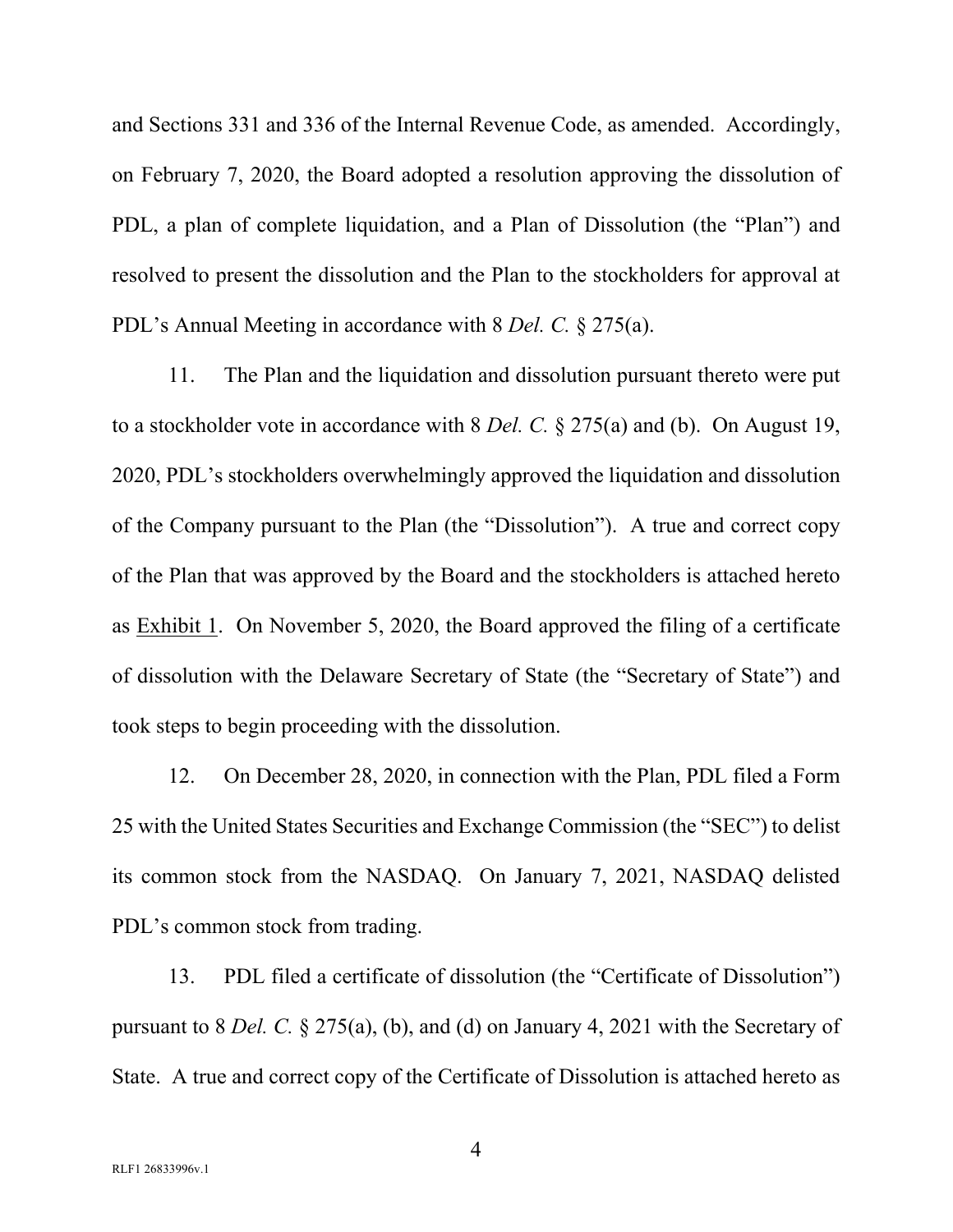Exhibit 2. On that date, PDL closed its stock transfer books and discontinued recording transfers of its common stock, other than transfers by will, intestate succession, or operation of law.

14. On January 8, 2021, PDL filed a Form 15 with the SEC, notifying the SEC of the deregistration of PDL's common stock and the suspension of its duty to file reports under Section 13 and 15(d) of the Securities Exchange Act of 1934.

15. The Company opted to dissolve pursuant to the "long form" dissolution procedures listed in 8 *Del. C.* § 280. Pursuant to and in accordance with 8 *Del. C.* § 280, on January 15, 2021, the Company mailed a Notice of Dissolution of PDL BioPharma, Inc. (the "Dissolution Notice") to 361 potential creditors of PDL, requesting that the recipients present any claims within 60 days as directed therein and advising those parties that any claims against the Company not so presented would be barred under Delaware law. A true and correct copy of the form of Dissolution Notice is attached hereto as Exhibit 3.

16. Due to the Company's last registered agent in Delaware changing its address during 2020 from Kent County to New Castle County, the Company first published notice in Kent County when that notice should have been published in New Castle County. As a result, the Dissolution Notice was published on January 27 and February 3, 2021, which constitutes once a week for two consecutive weeks, in *The Dover Post*, a newspaper of general circulation in Kent County, Delaware. A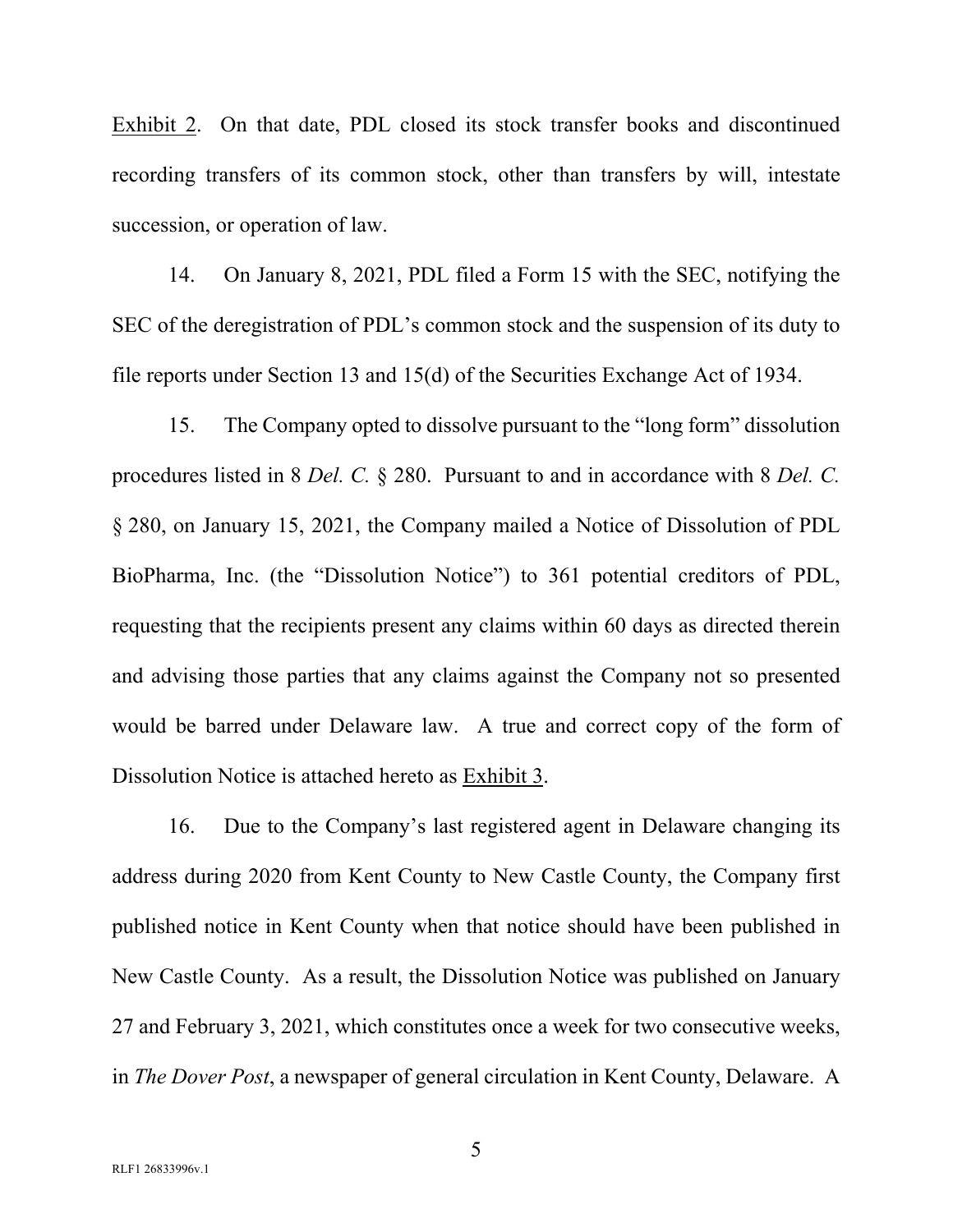true and correct copy of the affidavit of publication is attached hereto as Exhibit 4. The Dissolution Notice was then published on September 24 and October 1, 2021, which constitutes once a week for two consecutive weeks, in *The News Journal*, a newspaper of general circulation in New Castle County, Delaware. A true and correct copy of the affidavit of publication is attached hereto as Exhibit 5.

17. At the time the Dissolution became effective, PDL had more than \$10,000,000 in total assets and, accordingly, the Dissolution Notice was published on January 22, 2021 in all editions of *USA Today*, a daily newspaper with a national circulation. A true and correct copy of the affidavit of publication is attached hereto as Exhibit 6.

18. The Dissolution Notice was also published between January 22 and January 29, 2021, which constitutes at least once a week for two consecutive weeks, in each regular and entire issue of the *Reno Gazette-Journal*, a newspaper of general circulation Reno, Washoe County, Nevada—the county in which the principal place of business of PDL was located. A true and correct copy of the affidavit of publication is attached hereto as Exhibit 7.

19. The claim period as set forth in the Dissolution Notice expired on March 15, 2021, which date is not less than the statutorily prescribed 60 days after the date the Dissolution Notice was mailed to potential claimants as described in paragraph 15 above. Additionally, the claim period as set forth in the Dissolution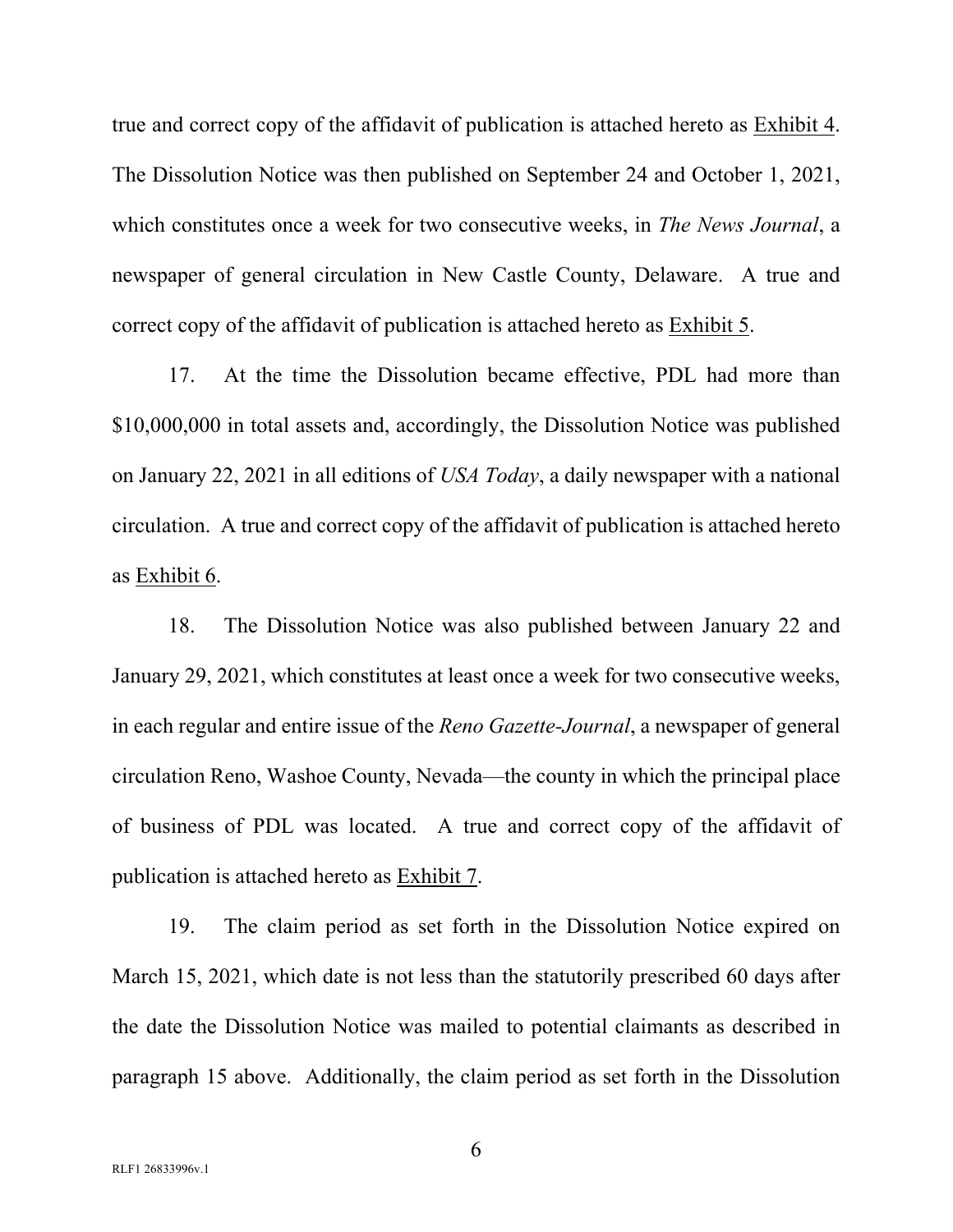Notice published in *The News Journal*, as described in paragraph 16, expired on December 1, 2021, which date is not less than the statutorily prescribed 60 days after the date the Dissolution Notice was mailed to potential claimants as described in paragraph 15 above. The potential claimants to whom PDL sent the Dissolution Notice and who did not respond and submit a claim by the deadline are set forth in Exhibit 8. Accordingly, in conjunction with determining the amounts that PDL is required to reserve pursuant to 8 *Del. C.* § 280(c), PDL requests that this Court enter an order providing that the claims of persons or entities listed in Exhibit 8 are barred pursuant to 8 *Del. C.* § 280(a)(2).

20. PDL received three claim letters in response to the Dissolution Notice and publications, each of which is described below:

a. *RDH Investments, LLC*. On or about January 29, 2021, PDL received a claim from RDH Investments, LLC ("RDH") asserting a contractual claim relating to payment for the period of November 15, 2020 through December 31, 2022 under a Commercial Sublease Agreement (the "Sublease Agreement"), dated November 5, 2020, by and between RDH as the landlord and PDL as the tenant. A true and correct copy of the notice of claim is attached hereto as Exhibit 9. The Sublease Agreement memorialized a commercial lease that was scheduled to terminate on December 31, 2022. Under the Sublease Agreement, rent would be due in monthly installments totaling \$74,602.56 for the period of January 1, 2021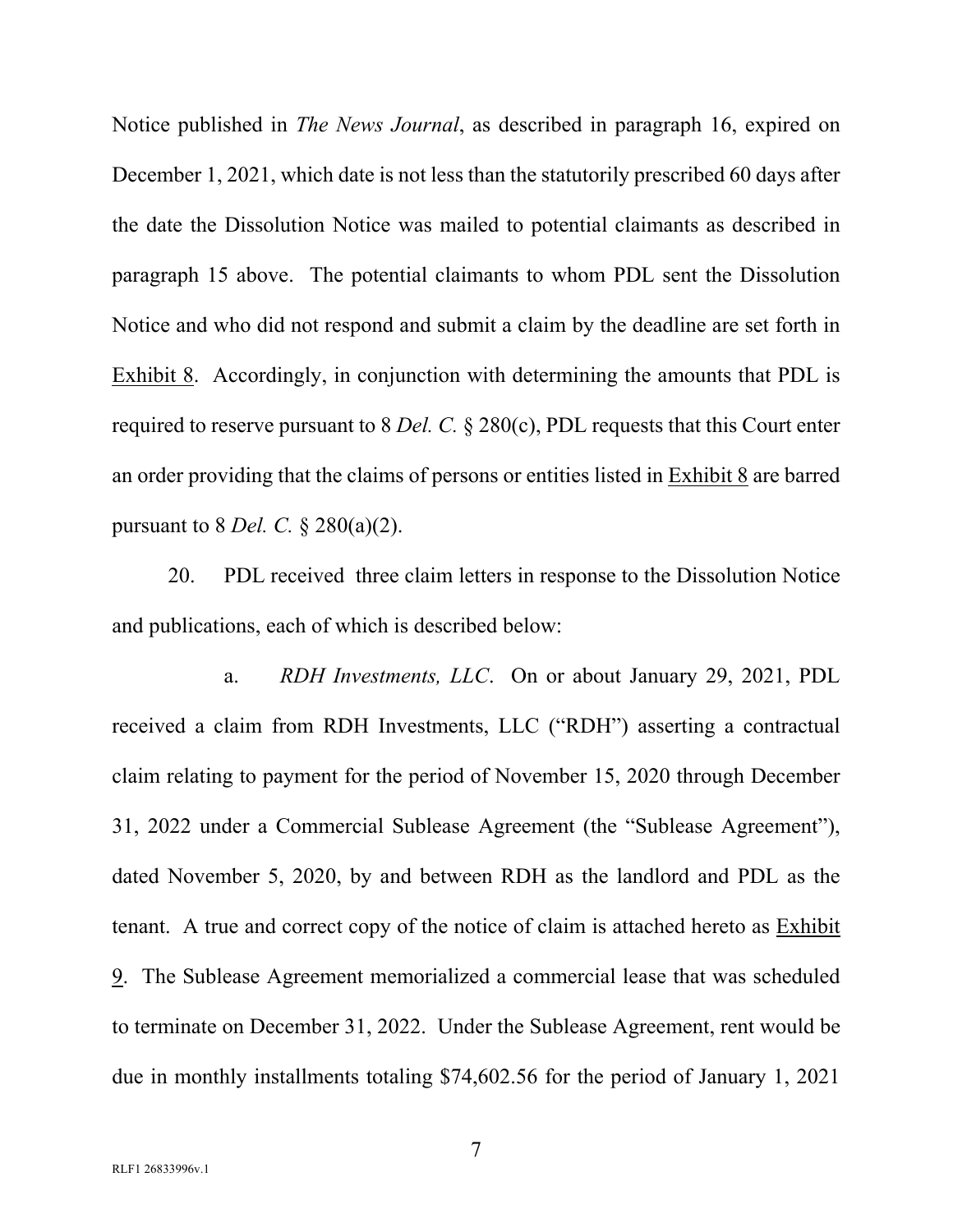through December 31, 2022. On June 1, 2021, less than 90 days after receipt of the claim, PDL sent a letter to RDH that constituted an offer of security pursuant to 8 *Del. C.* § 280(b)(2) for \$52,227.56 to cover payments under the Sublease Agreement through its termination, less rent payments already made at the time of the offer of security. A true and correct copy of the offer of security is attached hereto as Exhibit 10. PDL is not aware of any action, suit, or proceeding initiated by RDH with respect to its purported claim. As of the date of this Petition, more than 120 days have elapsed since the Company delivered its offer of security.

b. *SWK Funding, LLC*. On or about March 12, 2021, PDL received a claim from SWK Funding, LLC ("SWK") asserting a contingent contractual claim for indemnity relating to an Asset Purchase Agreement (the "APA"), dated August 28, 2020, by and between PDL, its subsidiary PDL Investment Holdings, LLC ("PDL Investment"), and SWK, and an Escrow Agreement (the "Escrow Agreement"), dated August 28, 2020, by and between PDL Investment, SWK, and Wilmington Trust, National Association ("Wilmington Trust") as the escrow agent. Pursuant to the Escrow Agreement, SWK directed Wilmington Trust to retain the full amount of certain escrowed property as continued security for any unresolved claims. Pursuant to the APA, SWK purported to assert contingent claims for unspecified potential breaches of certain representations, warranties, and covenants that could give rise to indemnity obligations in the event that they matured. A true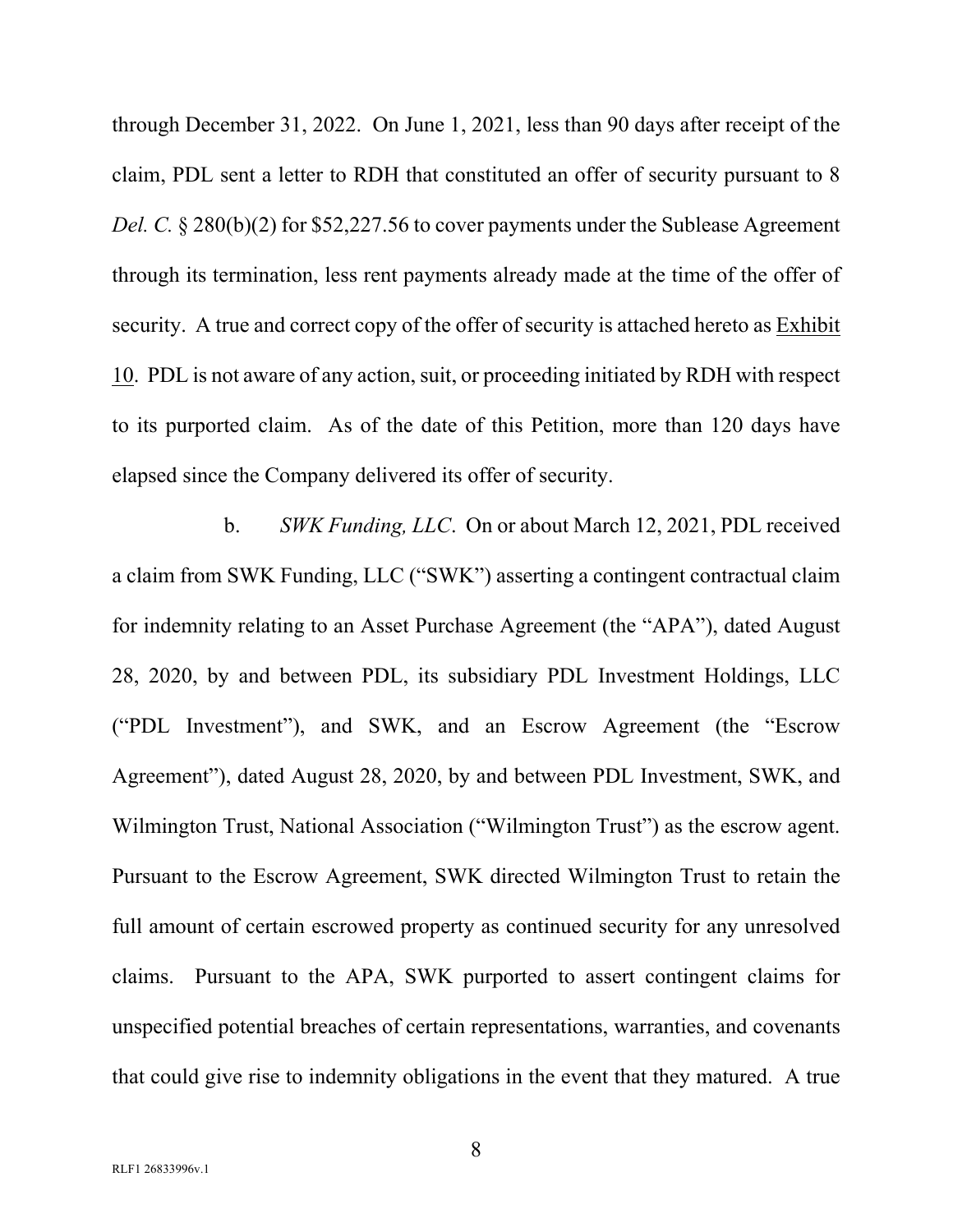and correct copy of the notice of claim is attached hereto as Exhibit 11. In resolution of SWK's claim, PDL and SWK agreed to enter into certain amendments to the Escrow Agreement and the APA (the "SWK Amendments"). On June 1, 2021, less than 90 days after receipt of the claim, PDL sent a letter to SWK memorializing the parties' agreement and offering PDL's entry into the SWK Amendments, and no further monetary payment or reserves, as an offer of security pursuant to 8 *Del. C.*  $\S 280(b)(2)$ . A true and correct copy of the offer of security is attached hereto as Exhibit 12. PDL is not aware of any action, suit, or proceeding initiated by SWK with respect to its purported claim. As of the date of this Petition, more than 120 days have elapsed since the Company delivered its offer of security.

c. *Assertio Therapeutics, Inc.* On or about March 5, 2021, PDL received a claim from Assertio Therapeutics, Inc. ("Assertio") and Depo DR Sub, LLC ("Depo DR," and with Assertio, the "Assertio Claimants") purporting to assert a claim or claims relating to a Royalty Purchase and Sale Agreement (the "Royalty Agreement"), dated October 18, 2013, by and between Depomed, Inc., Depo DR, and PDL, and as amended on August 2, 2018, by and between the Assertio Claimants and PDL Investment. Pursuant to the Royalty Agreement, the Assertio Claimants purported to assert claims for certain unspecified indemnification, costs and expenses, and other obligations. A true and correct copy of the notice of claim is attached hereto as Exhibit 13. On May 28, 2021, less than 90 days after receipt of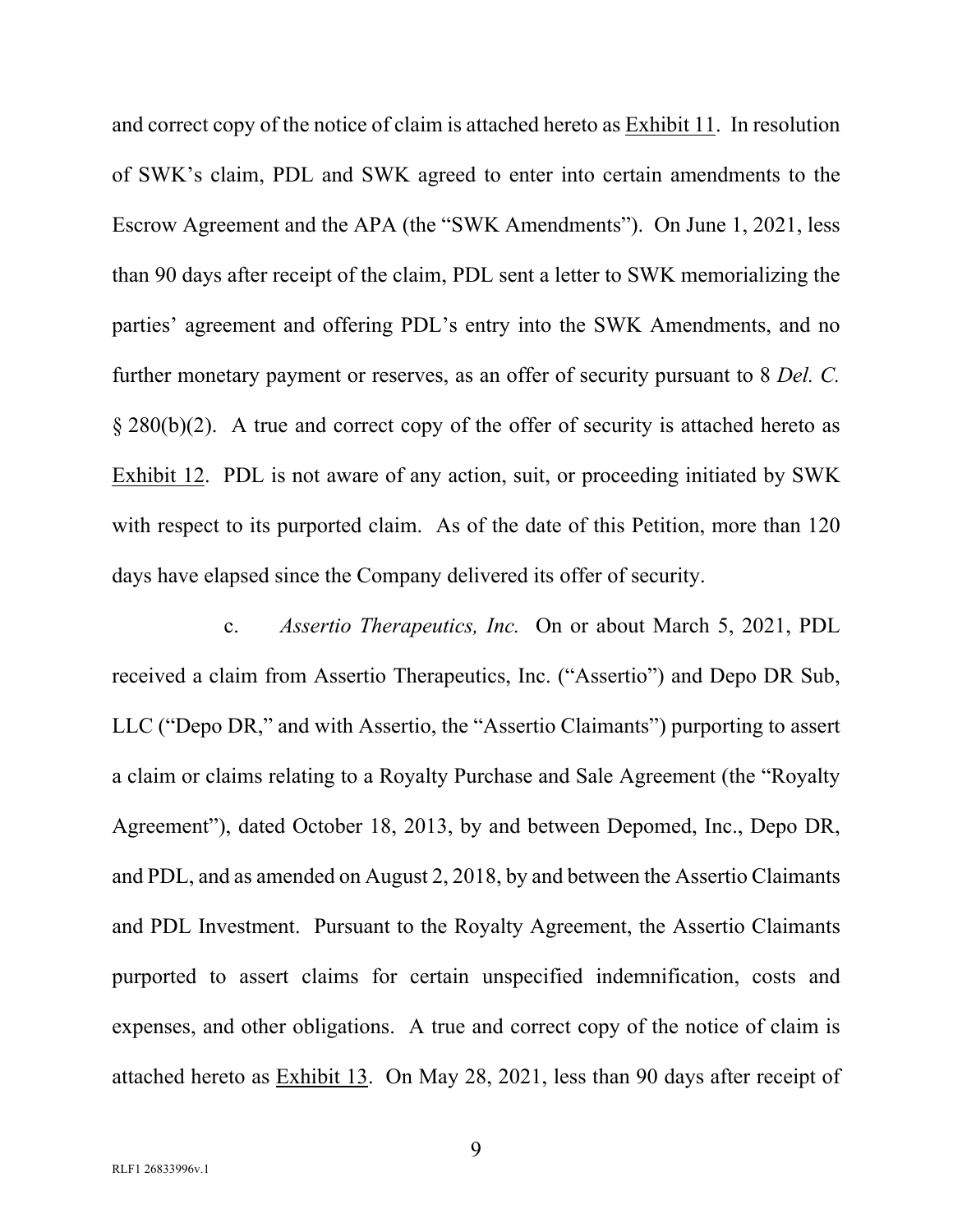the claim, PDL sent a letter to the Assertio Claimants stating that the purported claims were deficient under 8 *Del. C.* § 280 for lack of sufficient information reasonably to inform the Company of their substance—including whether the Assertio Claimants intended to assert claims under 8 *Del. C.* § 280(a), 280(b), or otherwise. In the alternative, and to the extent that the Assertio Claimants had properly asserted any claims, PDL rejected them under 8 *Del. C.* § 280(a)(3). Consistent with 8 *Del. C.* § 280(a)(3), the letter stated that (i) any claim rejected therein will be barred if an action, suit, or proceeding with respect to the claim is not commenced within 120 days of the date of the rejection, and (ii) was accompanied by a copy of 8 *Del. C.* §§ 278-283. A true and correct copy of the letter is attached hereto as Exhibit 14. In resolution of any claim by the Assertio Claimants, PDL, PDL Holdings, the Assertio Claimants, and certain of the Assertio Claimants' affiliates agreed to enter into a Confidential Settlement and Release Agreement, dated September 20, 2021 (the "Assertio Settlement and Release"), and a second amendment to the Royalty Agreement, dated September 20, 2021 (the "Assertio Amendment"). True and correct copies of the Assertio Settlement and Release and Assertio Amendment are attached hereto as Exhibit 15. Under the Assertio Settlement and Release, among other things, (i) PDL agreed to pay the Assertio Claimants \$150,000 on or before September 30, 2021 to resolve certain claims related to the Royalty Agreement, in particular related to the payment of patent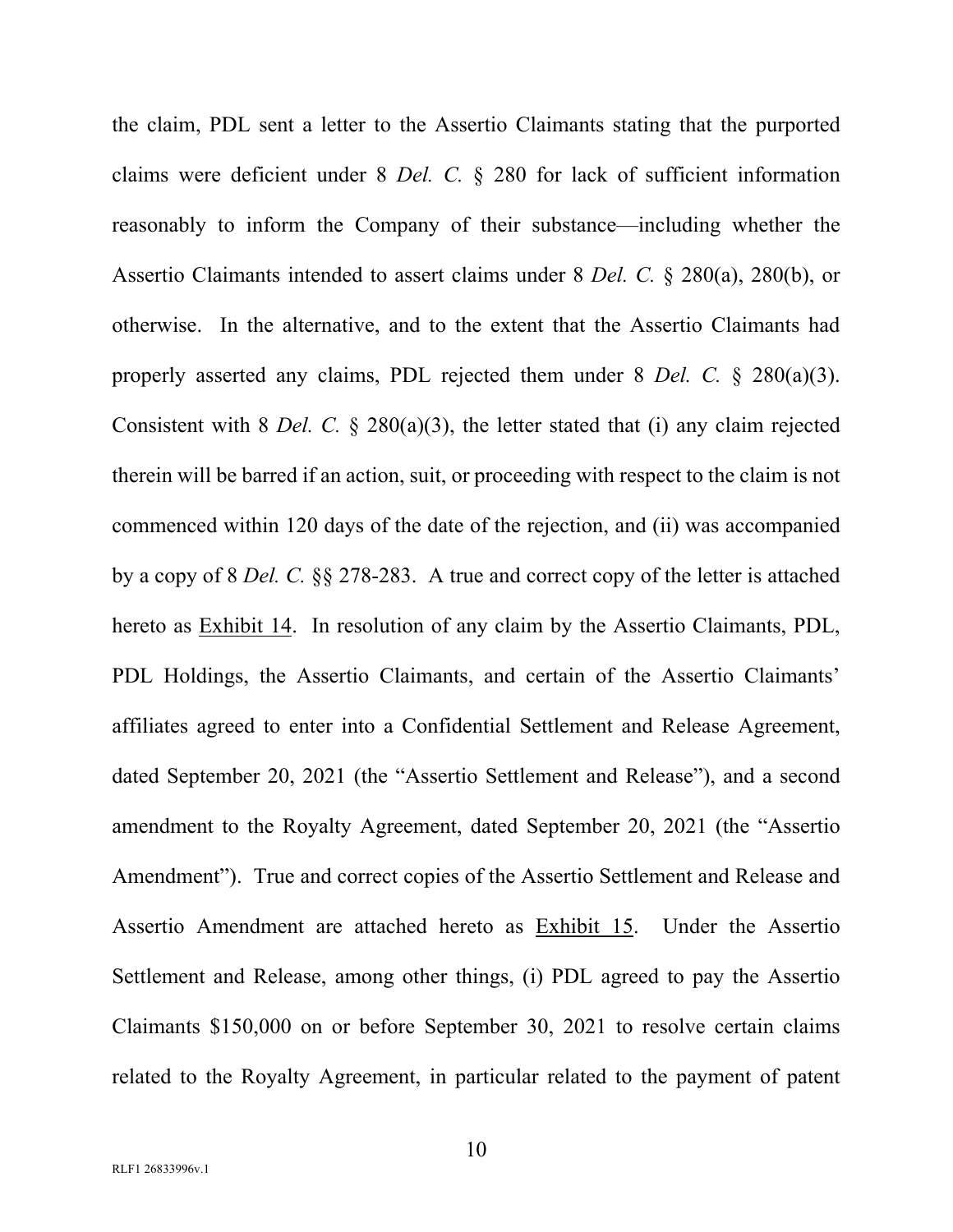maintenance fees that the Assertio Claimants had failed to invoice to PDL over the term of the Agreement, and including the claims in the Assertio Claimants' notice of claim, and (ii) the parties agreed to enter into the Assertio Amendment. To the extent that the Assertio Claimants had stated claims under 8 *Del. C.* § 280(b), PDL's entry into the Assertio Settlement and Release and Assertio Amendment, including its payment of \$150,000, constituted an offer of security pursuant to 8 *Del. C.* § 280(b)(2). PDL is not aware of any action, suit, or proceeding initiated by the Assertio Claimants with respect to their purported claim. As of the date of this Petition, more than 120 days have elapsed since the Company delivered its offer of security.

21. As of the date of this Petition, there are zero actions, suits, or proceedings currently pending to which the Company or its wholly owned subsidiaries are parties.

22. As of the date of this Petition, PDL anticipates that, based on facts known to the Company, no additional claims are expected to arise or become known to the Company within five years from the date of Dissolution. The sole exception, which PDL includes for completeness, relates to existing tax assessments from the State of California Franchise Tax Board (the "FTB"). PDL has been under audit at FTB since 2012 related to its tax liabilities, which audit eventually covered tax years from 2009-2016. On August 17, 2021, the FTB withdrew its assessments for tax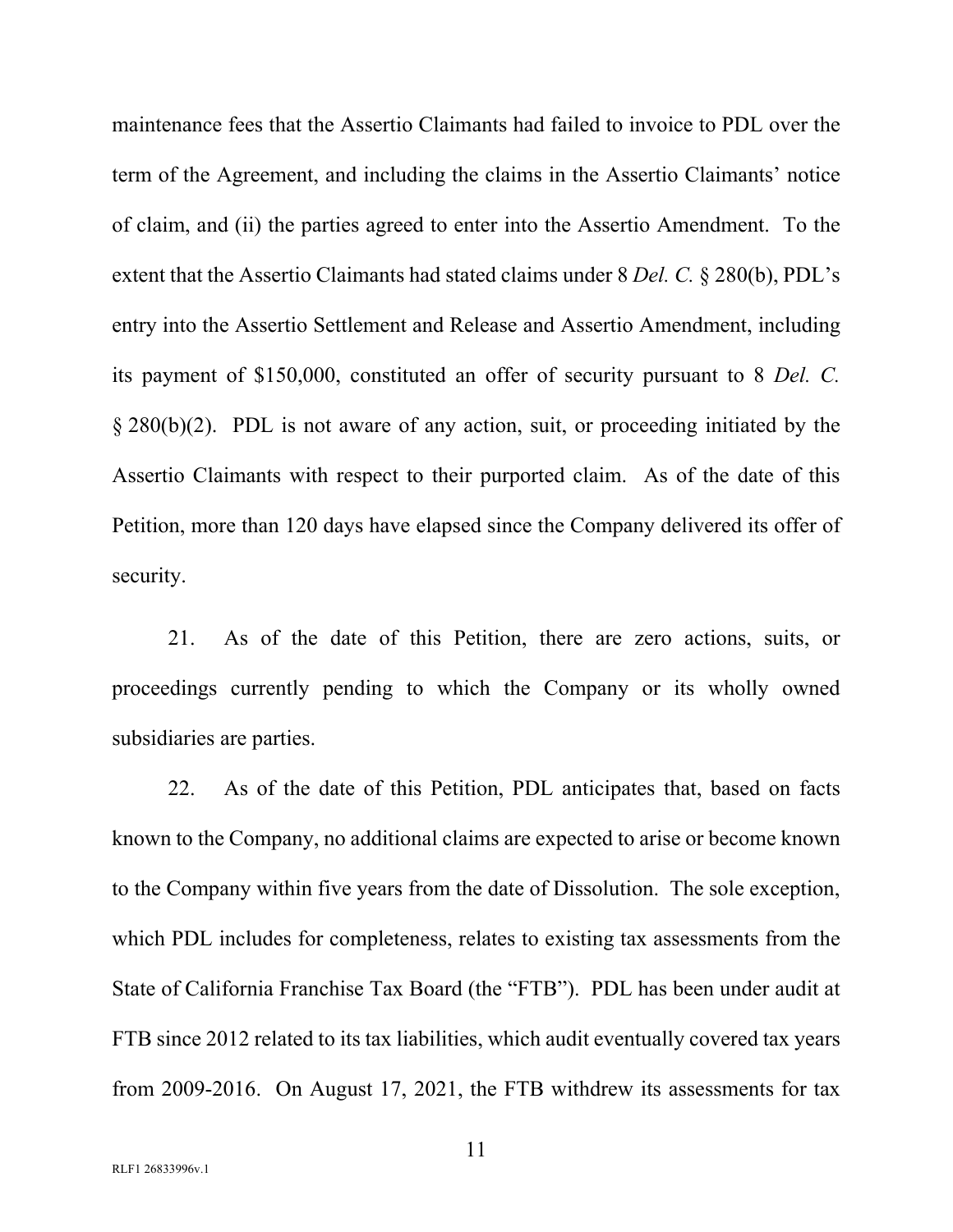years 2009-2012. The FTB has sent Notices of Proposed Assessments to PDL, assessing the Company for unpaid tax liability for the years 2013-2016. PDL continues to contest the assessments and is currently in administrative protest for each of the tax years at issue. While PDL has not received an updated assessment for the years 2013-2015 from the FTB yet, the Company requested that its tax advisor, KPMG LLP ("KPMG") provide a conservative estimation of the current total assessment. This estimate assumes that the Company does not receive any reductions on its tax liabilities and pays all penalties, including interest through January 31, 2025, which itself is a conservative estimate of the length of time that PDL expects the administrative protests (including any appeals) to remain pending. KPMG's conservative estimate of the amount currently assessed by FTB, as of January 31, 2022, is \$45,104,262, inclusive of all applicable penalties and interest through January 31, 2025. PDL believes that this conservative estimate is considerably in excess of what will be reasonably likely to provide sufficient security for the FTB tax assessments. Nonetheless, PDL intends to reserve the full \$45,104,262 estimated by KPMG to address any updated assessment by the FTB of PDL for the years 2013-2016.

23. Because PDL does not anticipate that it will have significant unknown future claims and its known potential future claims are attributable to identifiable persons, entities, or government agencies, PDL does not believe it necessary to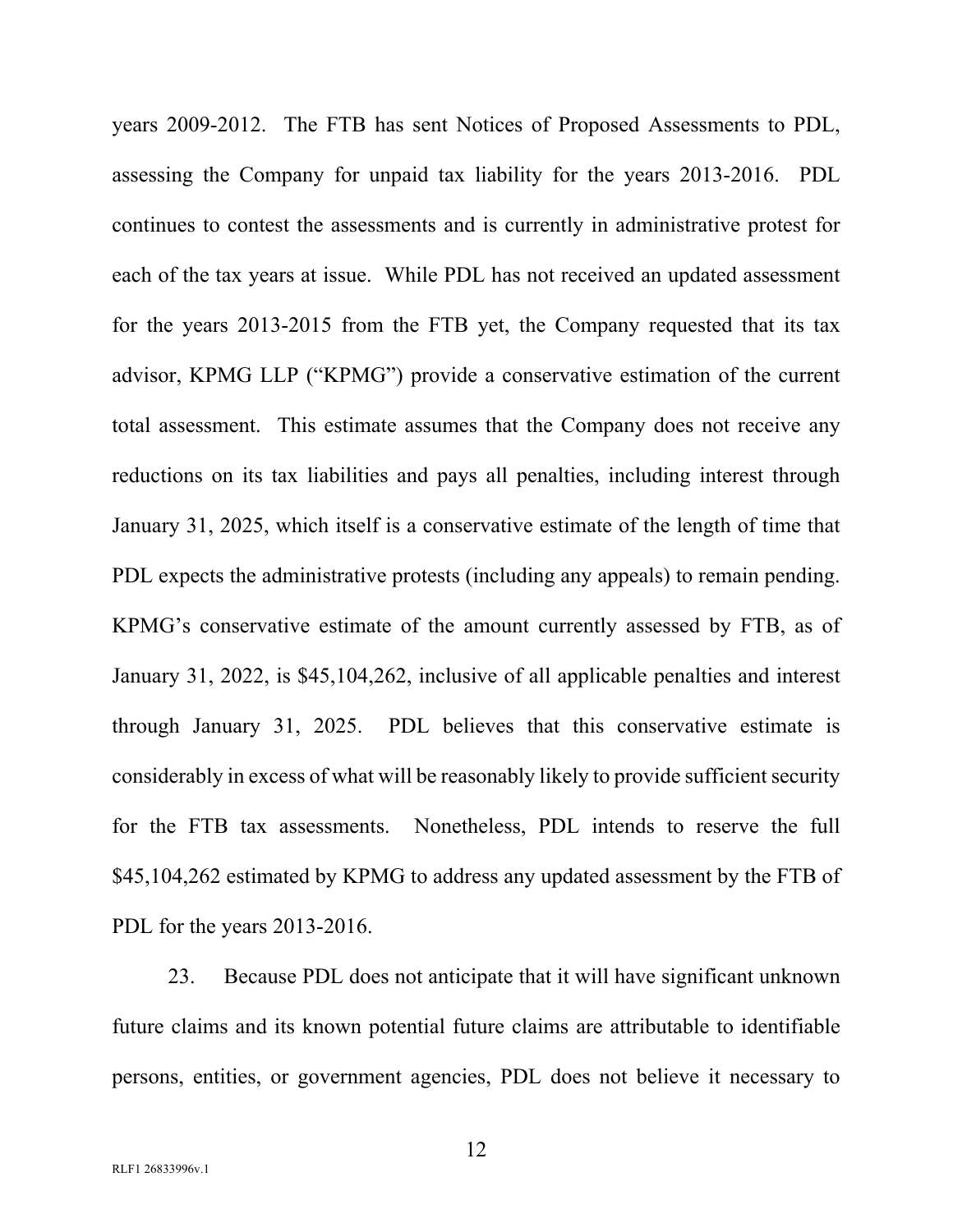appoint a guardian *ad litem* for purposes of proceeding in this action under 8 *Del. C.*   $§ 280(c)(3).$ 

24. PDL no longer conducts the business for which it was organized, but rather operates solely for the purpose of prosecuting and defending suits, gradually settling and closing its business, conveying its property, discharging its liabilities, and distributing to its stockholders any remaining assets. These activities include managing and conducting sales or dispositions of remaining royalties assets, managing debt investments towards final payoffs, resolving outstanding asset management issues, filing tax returns and responding to tax authority audit and inspections, and performing other ministerial tasks attendant to winding up.

25. The aggregate amount, on an annual basis, of all distributions made by PDL to its stockholders in the year that PDL was dissolved and the three calendar years before then was as follows: (i) 2021: \$0; (ii) 2019: \$0; and (iii) 2018: \$0. In 2020, the Company distributed to its stockholders a total of 8,667,397 shares of LENSAR, Inc. and 13,333,334 shares of Evofem. The aggregate fair market value as reported on the Company's Form 8937 for the distributed LENSAR, Inc. shares was \$11.11 per share and for the Evofem shares was \$4.8698 per share. No distributions have been made to PDL's stockholders since PDL filed its Certificate of Dissolution.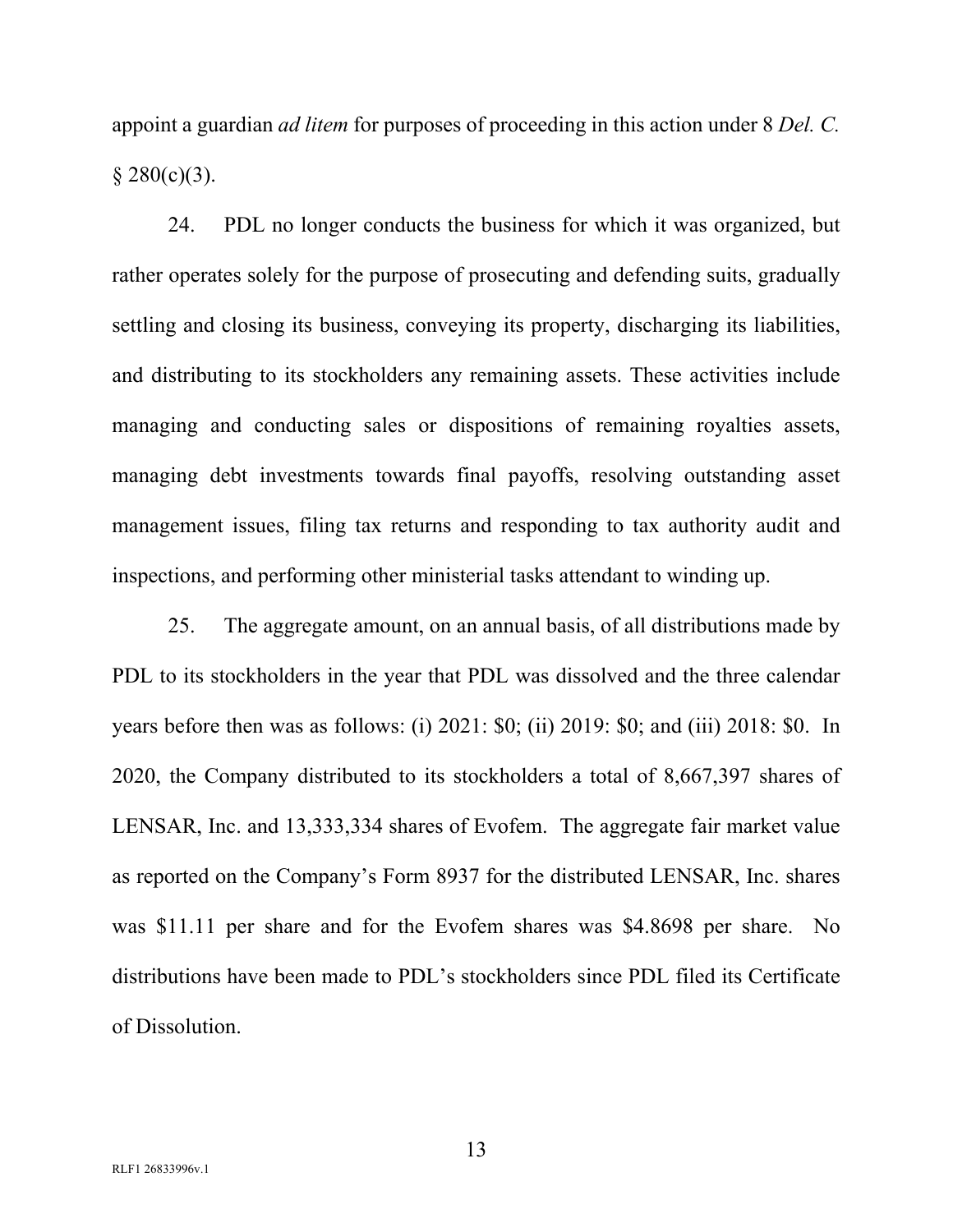26. As of September 30, 2021, PDL has total net assets in liquidation of \$409,824,000. Assets include \$157,201,000 of cash and cash equivalents, \$29,040,000 in receivables from asset sales, \$202,604,000 in royalty assets, \$88,489,000 in income tax receivables from the United States IRS, and \$2,295,000 in other assets.

27. The Company's liabilities, including the anticipated dissolution costs to be incurred throughout the dissolution period, are as follows: \$119,000 in accounts payable, \$54,902,266 in various potential tax liabilities (including the Company's disputed assessment at the FTB, detailed in paragraph 22), \$6,619,000 in employee compensation and benefit costs, \$3,549,000 in costs related to the sale, if any, of royalty assets, and \$23,467,000 in other accrued liquidation costs as of September 30, 2021. In addition, these estimated liabilities include PDL's total wind down costs, which may include, but are not limited to, the following:

a. Legal fees and expenses incurred in connection with the Dissolution;

b. Professional service fees, including tax consultants and our independent auditor;

- c. Salaries, retention bonuses, and benefits;
- d. travel expenses and other general and administrative expenses;
- e. Taxes, including payroll taxes;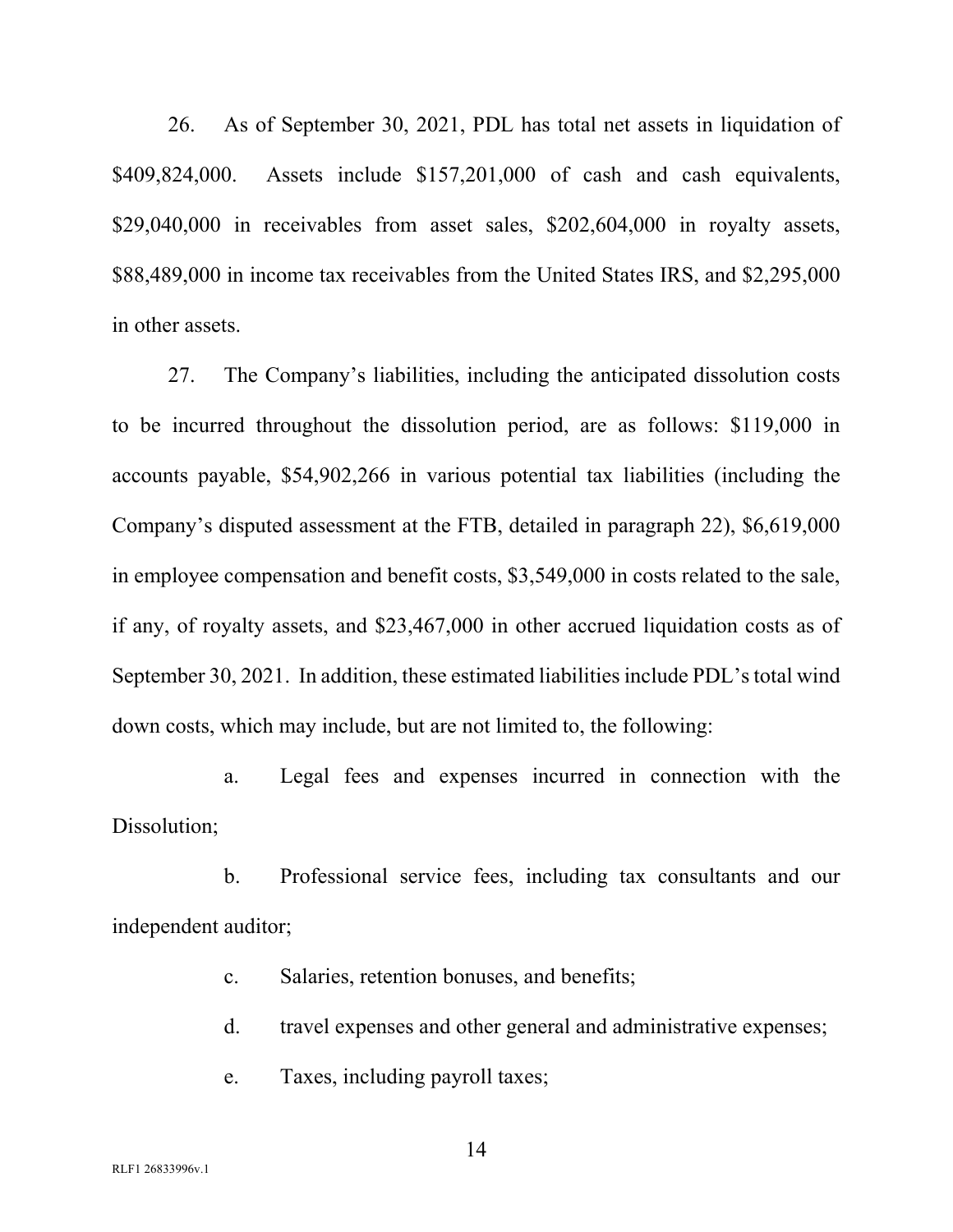- f. Fees for bookkeeping and file storage;
- g. Costs of telephone and internet services;
- h. Insurance;
- i. Director fees;
- j. Bank fees; and
- k. Distribution costs offset by interest income.

28. Although no additional known or unknown claims are expected, the PDL Board determined that it is appropriate and in the best interests of PDL and its residual claimants (including its stockholders) to reserve an additional \$4,500,000 for any possible costs and expenses related to claims that have not been made known to the Company or that have not arisen, but that, based upon facts known to the Company, may arise or become known within five years from the date of Dissolution.

29. PDL therefore petitions this Court, pursuant to 8 *Del. C.* § 280(c) to determine that: (i) PDL's total reserve of \$93,208,494 is sufficient, which is comprised of the following reserves which are also sufficient: (a) \$88,656,266 for currently estimated wind down costs and expenses as detailed in paragraph 27 above; (b) \$0 for prospective claimants with claims that are the subject of a pending action, suit, or proceeding to which the Company is a party as set forth in paragraph 21 above (because none are known to exist by the Company); (c) security of \$52,227.56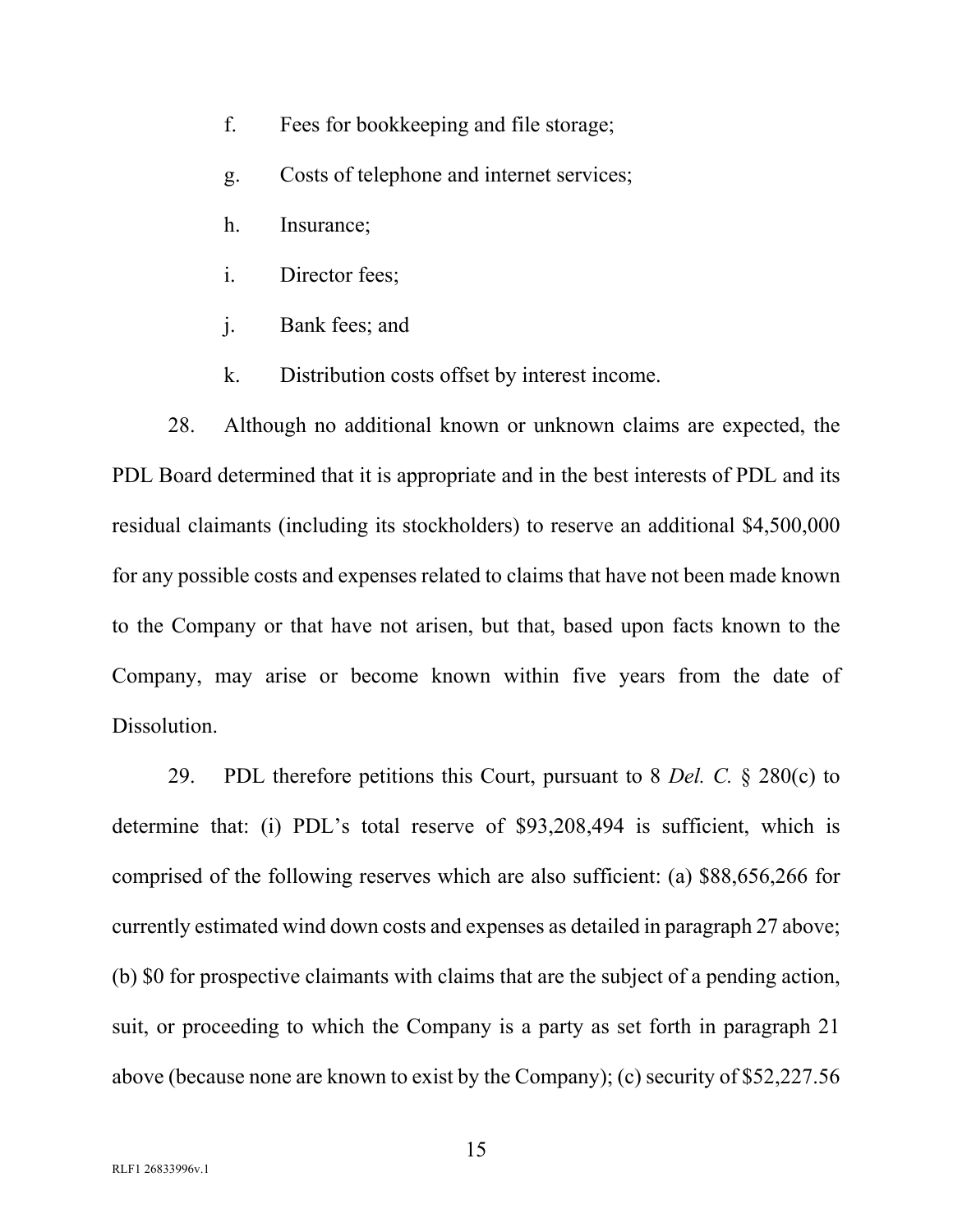for RDH, which has been accepted by RDH as discussed in paragraph 20(a); (d) security of \$0 for SWK, which has been accepted by SWK as discussed in paragraph 20(b); (e) security of \$0 for the Assertio Claimants, with whom a settlement was achieved and which has been paid as discussed in paragraph 20(c) and (f) security of \$4,500,000 for claims that have not been made known to the Company or that have not arisen, but that, based upon facts known to the Company, may arise or become known within five years from the date of Dissolution; (ii) PDL is authorized to make such interim distributions as are appropriate, which amounts shall be determined by the Court; and (iii) at the end of the three-year period from the date of Dissolution, the Company shall be authorized to disburse any of its remaining assets (after payment to any creditors thereof that have by then asserted valid claims) to its stockholders or beneficiaries.

30. This Court has jurisdiction over this matter pursuant to 8 *Del. C.* § 283. WHEREFORE, Petitioner respectfully requests that the Court:

a. Find that PDL has complied with the procedures set forth in 8 *Del. C.* § 280;

b. Find that PDL has provided adequate notice to potential claimants under 8 *Del. C.* § 280;

c. Order that all claims from potential claimants who received actual notice of the Dissolution and did not respond in accordance with the requirements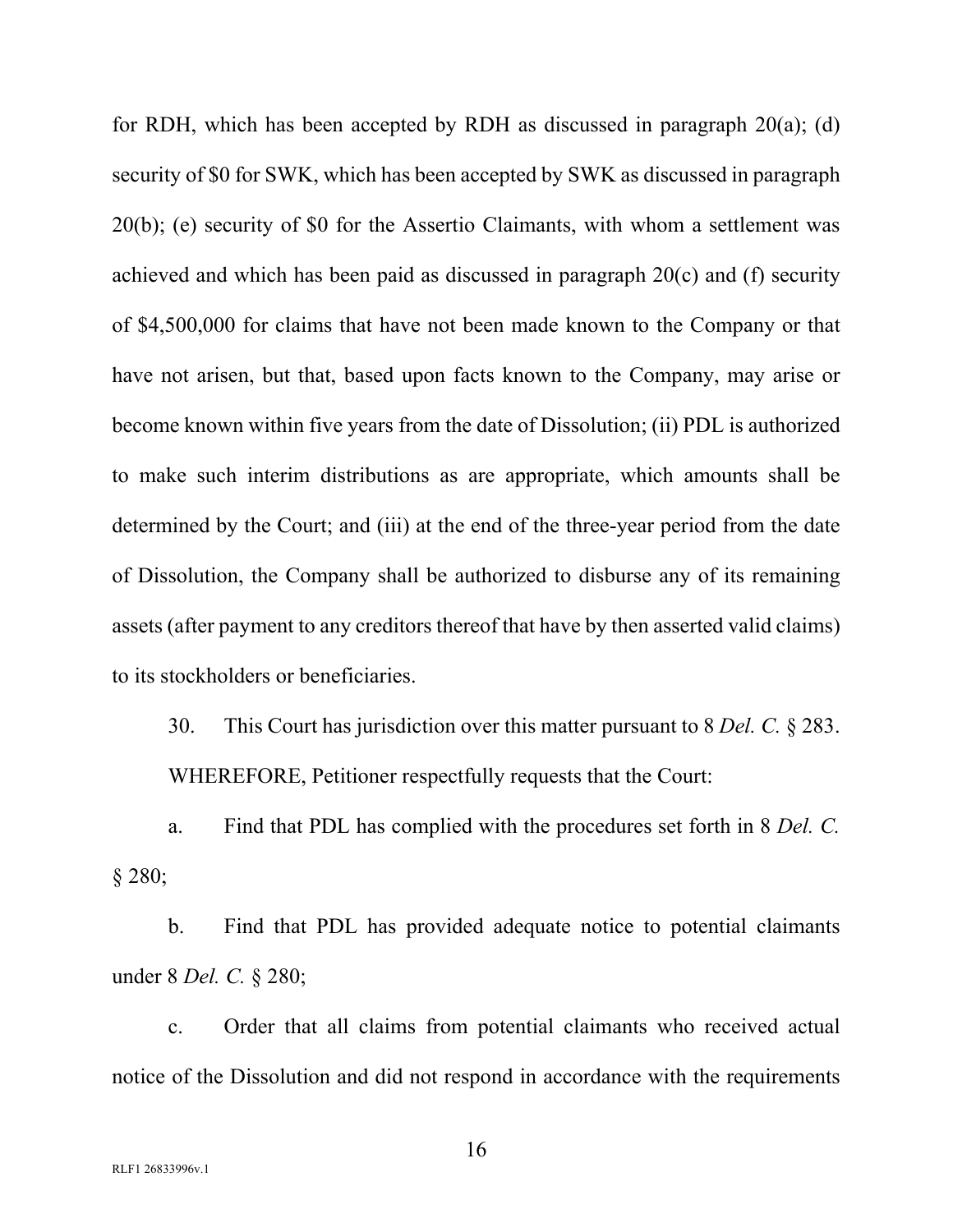of 8 *Del. C.* § 280(a), as listed in Exhibit 8, or that submitted a claim and did not institute a timely action, suit, or proceeding with respect to such claim in accordance with the requirements of 8 *Del. C.* § 280(a) are barred under 8 *Del. C.* § 280(a)(2) or  $(a)(4)$ , as applicable;

d. Determine that the appointment of guardian *ad litem*, for purposes of proceeding in this action under 8 *Del. C.* § 280(c)(3), is not necessary;

e. Determine, pursuant to 8 *Del. C.* § 280(c), that \$93,208,494 constitutes sufficient total security for purposes of 8 *Del. C.* § 280(c), which is comprised of the following amounts, each of which constitutes sufficient security for its corresponding claim: (a) \$88,656,266 for currently estimated wind down costs and expenses as detailed in paragraph 27 above; (b) \$0 for prospective claimants with claims that are the subject of a pending action, suit, or proceeding to which the Company is a party as set forth in paragraph 21 above (because none are known to exist by the Company); (c) security of \$52,227.56 for RDH, which has been accepted by RDH as discussed in paragraph 20(a); (d) security of \$0 for SWK, which has been accepted by SWK as discussed in paragraph 20(b); (e) security of \$0 for the Assertio Claimants, with whom a settlement was achieved and which has been paid as discussed in paragraph 20(c); and (f) security of \$4,500,000 for claims that have not been made known to the Company or that have not arisen, but that, based upon facts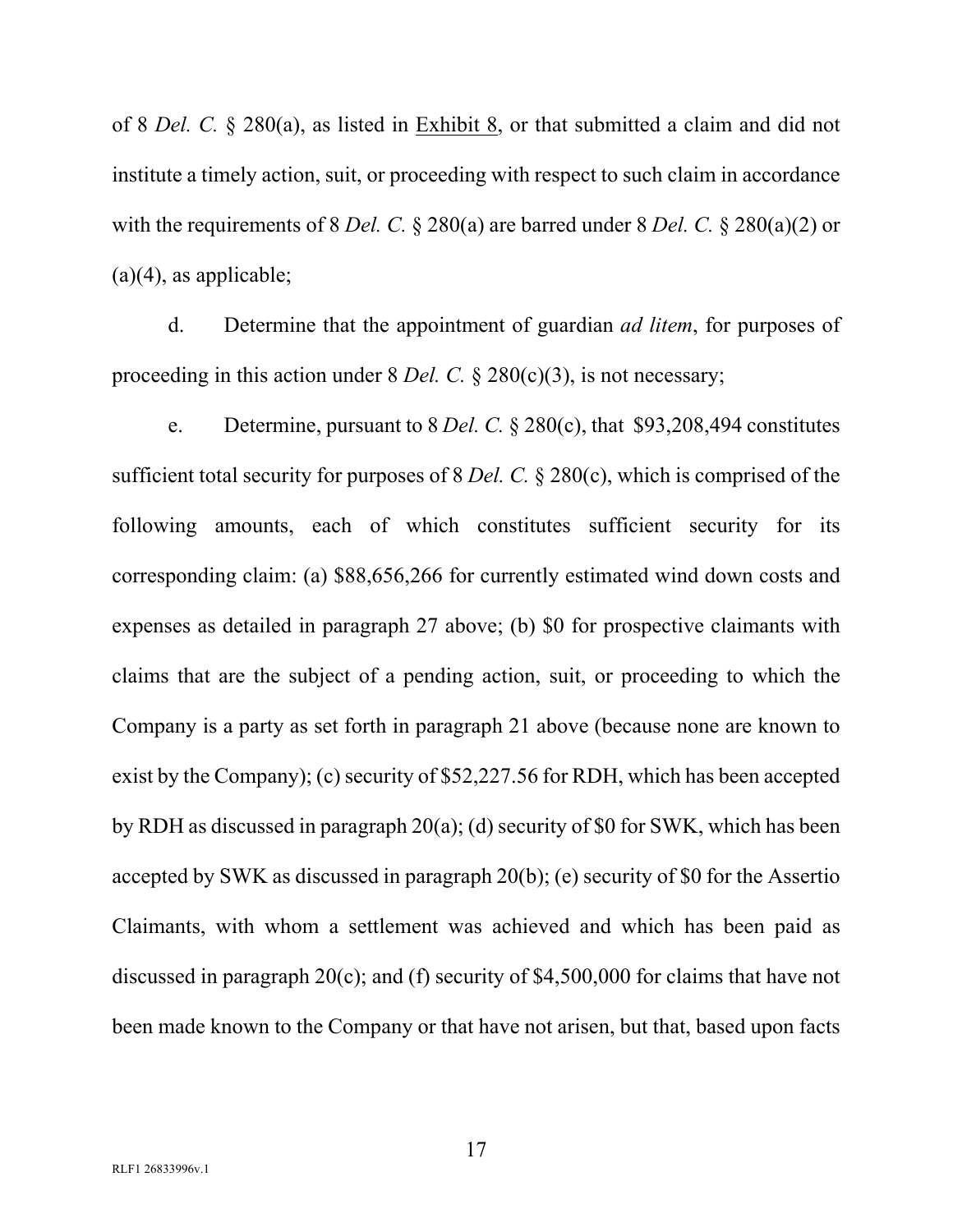known to the Company, may arise or become known within five years from the date of Dissolution;

f. Determine that PDL's current estimate of approximately \$93,208,494 is sufficient to provide for any potential remaining expenses, including those winddown costs described in paragraph 27 above, and that PDL is authorized to pay such expenses as they are incurred;

g. Determine that PDL is authorized to make such interim distributions as are appropriate, which amounts shall be determined by the Court, including a distribution of its remaining assets following the reservation of \$93,208,494, as detailed in paragraph 29(i);

h. Determine that at the end of the three-year period from the date of Dissolution of PDL, if all claims are resolved, PDL shall be authorized to disburse any of its remaining assets (after payment to any creditors thereof that have by then asserted valid claims) to its stockholders and beneficiaries; and

i. Take any other action or provide any other relief that is just and proper.